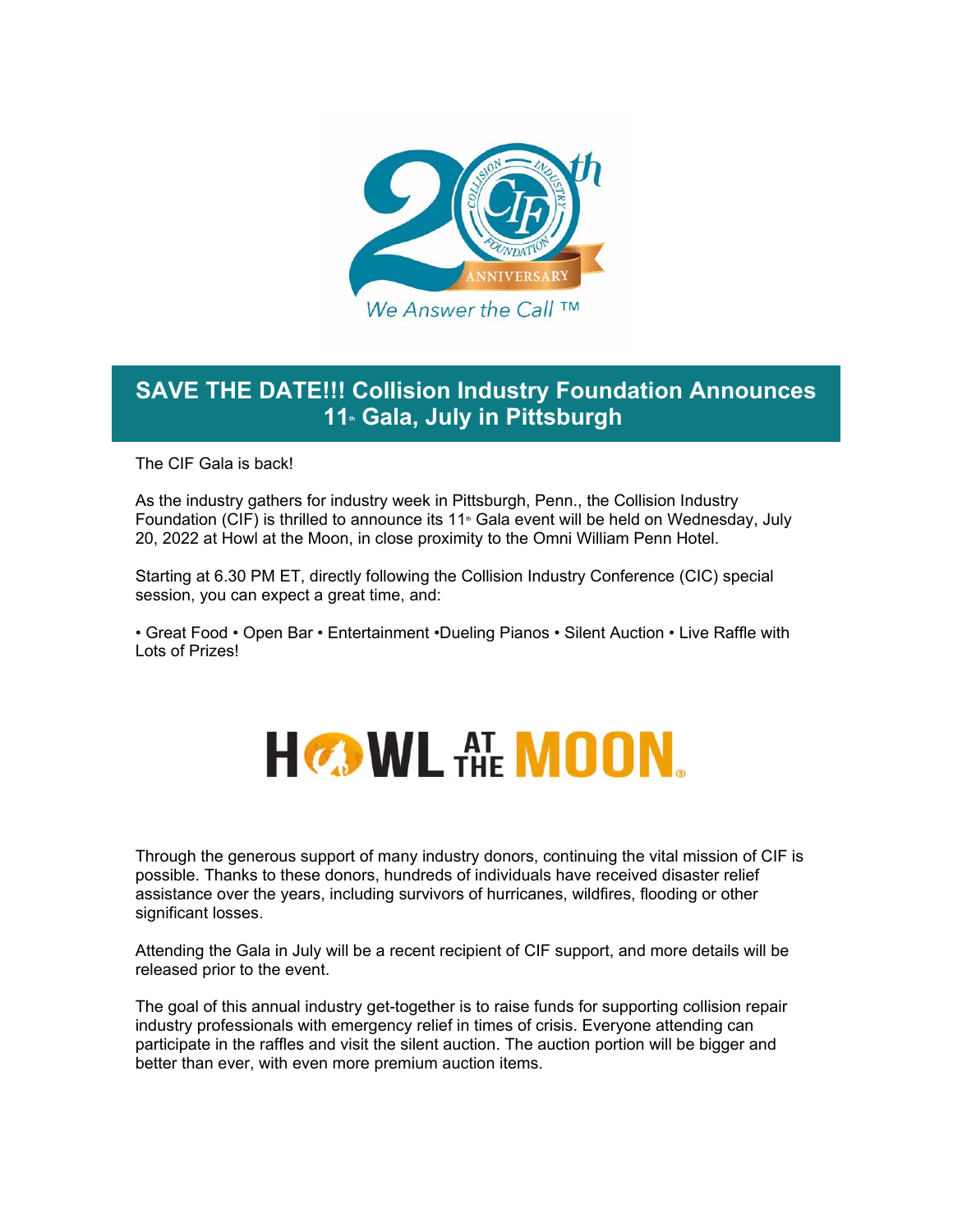Register today, and join us at 'Howl at the Moon' for this can't-miss CIF Gala.

Register here: https://www.cifgala.org or through the CIF home page https://www.collisionindustryfoundation.org/ using the first link ' Register Here'.



We appreciate your ongoing support and look forward to seeing you Wednesday July 20, 2022.

**Help spread the word about CIF -** Like, share and follow CIF on Facebook and **LinkedIn** 

TO APPLY FOR ASSISTANCE - Click Here TO DONATE - Click Here All donations are tax-deductible.

**About CIF:** The Collision Industry Foundation (CIF) is the 501(c)(3) charitable arm of the collision repair industry. We provide emergency relief by securing and distributing donations to collision repair professionals who have experienced significant losses due to natural disasters or other catastrophic events. For more

information visit: http://www.collisionindustryfoundation.org

COLLISION INDUSTRY FOUNDATION

Phone: (804) 427-6982